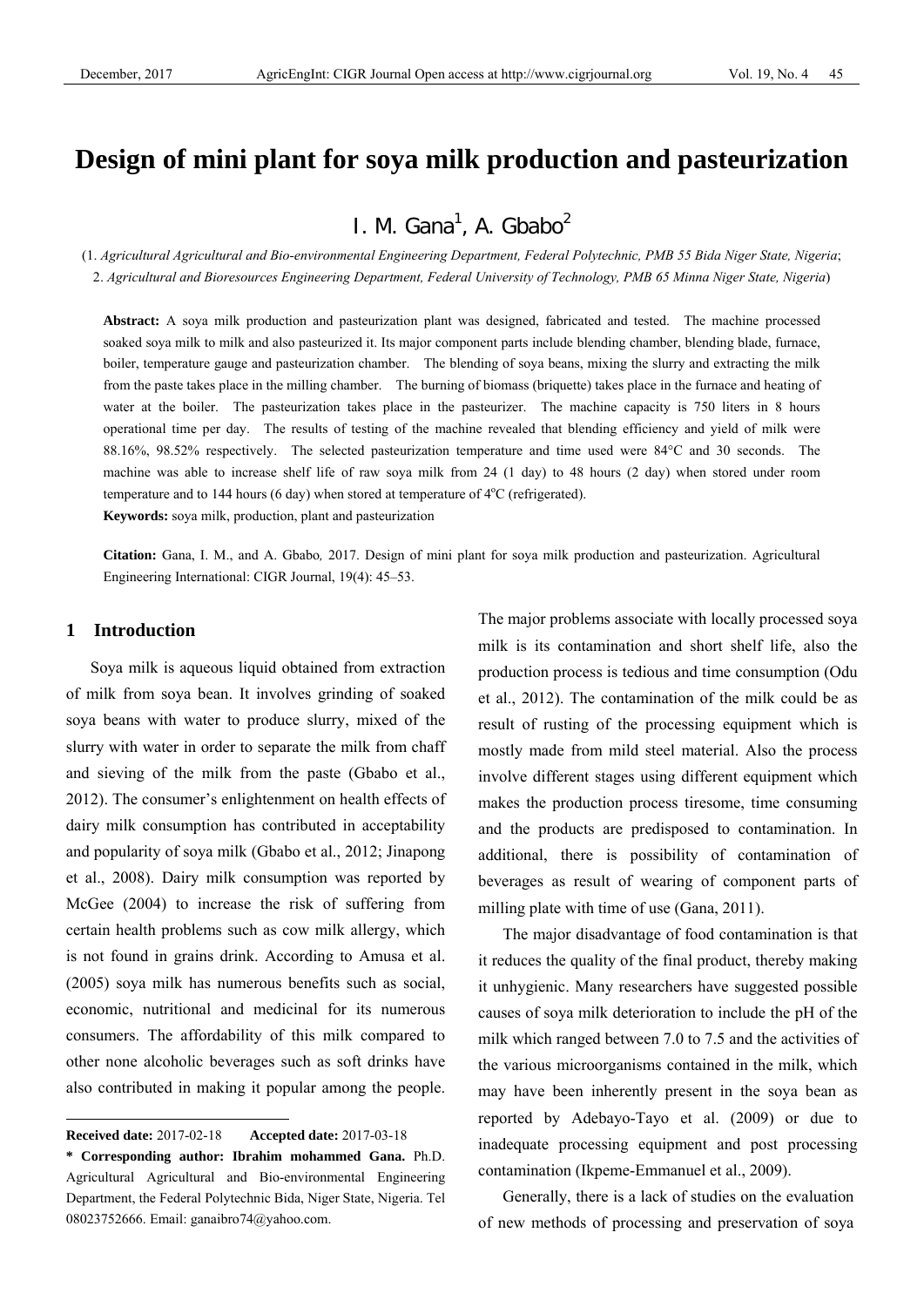milk. Hence the design of the soya milk production and pasteurization plant would assist in increasing the shelf life of the milk.

# **2 Materials and methods**

#### **2.1 Machine description**

### **Machine components**

The mini plant was constructed using stainless steel materials and it is made of the following components:

**i) Blending unit:** This unit is made up of the following sub-component parts: outer casing, hopper, delivery tube, blending chamber, blending blade, shaft, pulley, V-belt and 2hp electric motor as shown in Figure 1-2.

**ii) Hot water generating unit:** This unit is made up of the following sub-component parts: furnace, boiler, temperature gauge, fiber glass as insulating material as shown in Figure 1-2.

**iii) Pasteurization unit:** This unit is made up of the following sub-component parts: stirrer, inner casing, water jacket, milk inlet and outlet valves, water inlet and draining valves, external casing as shown in Figures 1-3.



Figure 1 Exploded view of the machine



Figure 2 AutoCAD drawing of the mini plant



Figure 3 Front view of the machine

# **2.2 Mode of operations of the machine**

The blending blade was fixed on the vertical shaft inside the blending chamber. The water tank was then mounted on the machine. The boiling tank was filled with water to the required level. Biomass material was fed into the furnace. Fire was set on the biomass materials. The grains were fed into the machine through the hopper. The power source was then switched on for blending operation. Water tank is opened for flow of water into the machine for washing of the milk. The milk outlet valve was opened for out flow of extracted milk to the pasteurization chamber. The temperature of the water was monitored through the temperature gauge. The boiler outlet valve was opened for the out flow of the hot water to the pasteurizer. The hot water was hold inside the pasteurizer for the required time. The pasteurizer outlet valve was open for outflow of the milk. The water jacket outlet valve was open for draining of the used water. The pasteurized milk is shown in Figure 4.



Figure 4 Sample of pasteurized milk

### **2.3 Design analysis of machine components**

### 2.3.1 Determination of power requirement

The machine power requirement is a function of force up on materials inside the blending chamber such as weight of the blending blade, the shaft, and machine pulley. It is given by below Equations (1)-(5) as reported by Khurmi and Gupta (2005).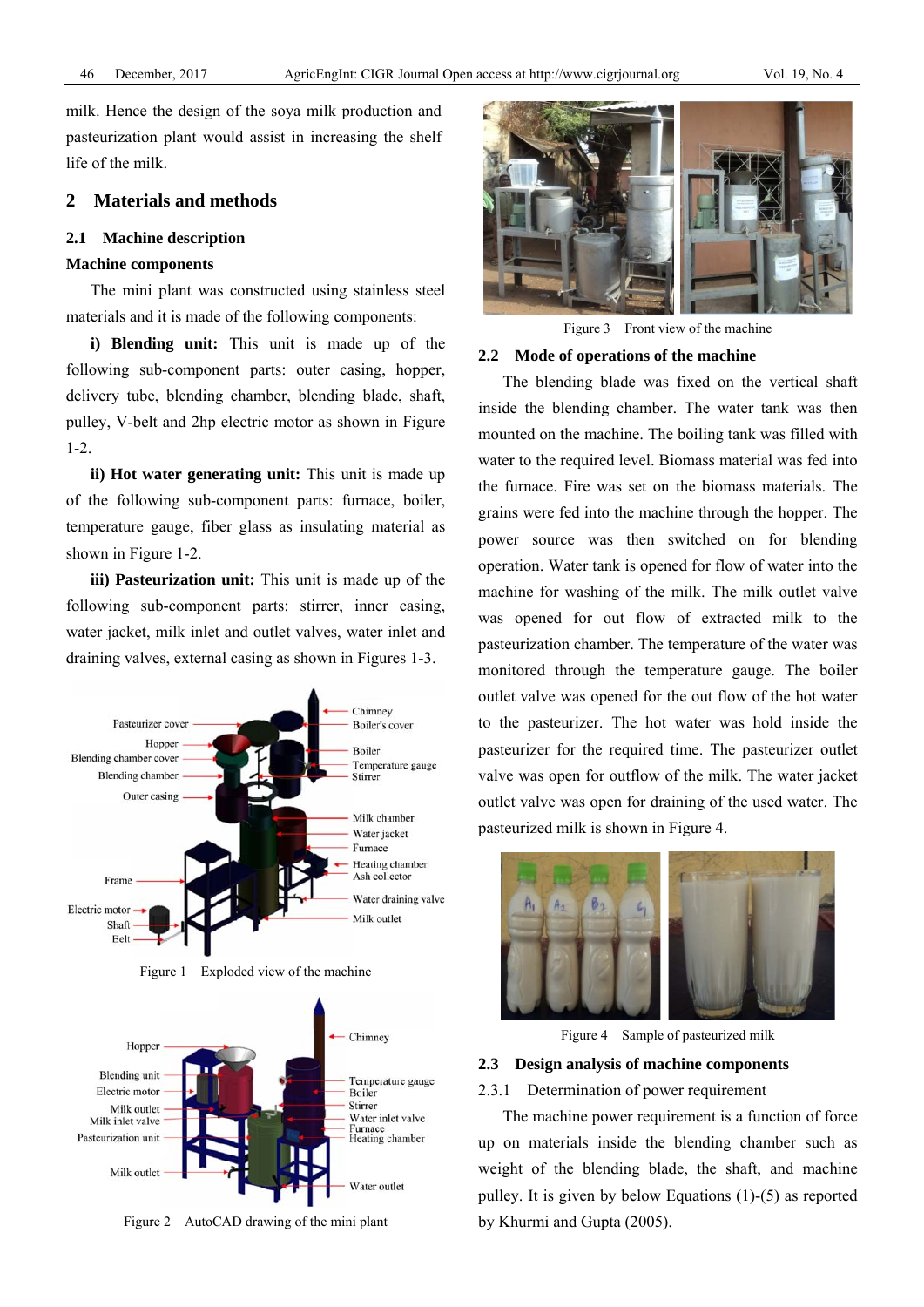$$
P = \frac{2 \times \pi \times N \times \tau}{60} \tag{1}
$$

$$
\tau = F \times r_d \tag{2}
$$

$$
F = M \times r_d \times \omega^2 \tag{3}
$$

$$
\omega = \frac{2 \times \pi \times N}{60} \tag{4}
$$

$$
M = (M_{SY} + M_B + M_S + M_P + M_{WT})
$$
 (5)

where,  $P=$  power required by the machine (W);  $F=$  the total force (N);  $\tau$  = the torque generated (N m), the *M* =total mass of the material contain in the blending chamber (kg);  $\omega$  = angular angular speed of the blending blade (rpm);  $M_{SY}$  = mass of grain (kg);  $M_B$  = mass of blending blade (kg);  $M_S$  = mass of the shaft (kg);  $M_P$  = mass of the pulley (kg);  $M_{WT}$  = mass of the water (kg);  $\pi$  = constant;  $r_d$  = radius of the blade (m); *N* = revolution per minute (rpm).

### 2.3.2 Mass of soya beans to be processed at a time

The mass of soya beans to be processed is fundamental in computation of power needed by the machine. Considering the machine volumetric capacity to be 0.3632  $m<sup>3</sup>$  (144 kg) per day and a batch is expected to be complete in 5 minutes, then the mass of material processed per batch was determined using Equation (6) reported by Gbabo (2005).

$$
M_b = \rho_g \left( \frac{V_d \times T_b}{T_T} \right) \tag{6}
$$

where,  $M_b$  = mass of material to be processed at a time (kg);  $\rho_g$  = bulk density of the grains (kg m<sup>-3</sup>);  $V_d$  = volume of material to be processed per day  $(m^3)$ ;  $T_T$  = total time required to process the material (minutes),  $T_b$  = expected time to process the materials at a time (minutes).

# 2.3.3 Determination of mass of blending blades

The mass of the blending blades is vital in computation of the power requirement of the machine and it was computed using the following Equations (7) and (8) reported by Gbabo (2005).

$$
M_{B} = \rho_{B} \times V_{B} \tag{7}
$$

$$
M_B = \rho_B \times [N_B (L_B \times B_B \times T_B) + \pi h_{hB} (r_{HBE}^2 - r_{HBI}^2)]
$$
 (8)

where,  $M_B$  = the mass of the blending blade (kg);  $V_B$  = the volume of blending blade (m<sup>3</sup>);  $\rho_B$  = the density of blade (stainless steel) (kg m<sup>-3</sup>);  $N_B$  = the number of horizontal blades (m);  $L_B$  = the length of horizontal blade (m);  $B_B$ =

the breadth of horizontal blade (m);  $T_B$  = the thickness of horizontal blade (m);  $h_{hB}$  = the height of blade housing (m);  $r_{HBE}$  = the total radius of blade housing (m);  $r_{HBI}$  = the internal radius of blade housing (m);  $\pi$  = constant = 3.14.

### 2.3.4 Mass of the central shaft

The mass of the central shaft is important in computation of power needed by the machine and was determined from the relationship reported by Gbabo  $(2005)$  as Equations  $(9)$  and  $(10)$ :

$$
M_{CS} = \rho_{CS} V_{CS} + M_{SB} \tag{9}
$$

$$
M_{CS} = \rho_{CS} \left( \frac{\pi d^2 CS}{4} \right) L_{CS} + M_{SB} \tag{10}
$$

where,  $M_{CS}$  = mass of the central shaft (kg);  $\rho_{CS}$  = density of the central shaft (kg m<sup>-3</sup>);  $V_{CS}$  = volume of the central shaft (m<sup>3</sup>);  $d_{CS}$  = diameter of the central shaft (m);  $L_{CS}$  = length of the central shaft  $(m^3)$ ;  $M_{SB}$  = mass of the bearing on the shaft (kg).

But the diameter of the central shaft was computed using the established Equation 11stated by Khurmi and Gupta (2005):

$$
d^{3} = \frac{16}{\pi S_{S}} \sqrt{(K_{b}M_{b})^{2} + (K_{t}M_{t})^{2}}
$$
 (11)

where,  $d =$  expected diameter of shaft (m);  $M_t =$  belt torque (Nm);  $M_b$  = bending moment (Nm);  $K_b$  = shock and fatigue factor applied to bending moment (constant);  $K_t$  = shock and fatigue factor applied to torsional moment (constant);  $S_S$  = permissible shear stress of the shaft (MPa).

### 2.3.5 Second polar moment of area of the shaft

The second polar moment of area of the central shaft is essential in determination of the resistance of the shaft to bending and deflection and was computed as reported by Gbabo and Igbeka (2003) as Equation (12).

$$
J = \frac{\pi d s^4}{32} \tag{12}
$$

where,  $J =$  second polar moment of area (m<sup>4</sup>);  $\pi =$ constant =  $3.14$ ;  $d_s$  = diameter of shaft (m).

2.3.6 Size of machine pulley

For proper selection of the machine speed four different sizes of pulley were used. The sizes of the machine pulleys were determined by Equation (13) as reported by Gbabo (2005).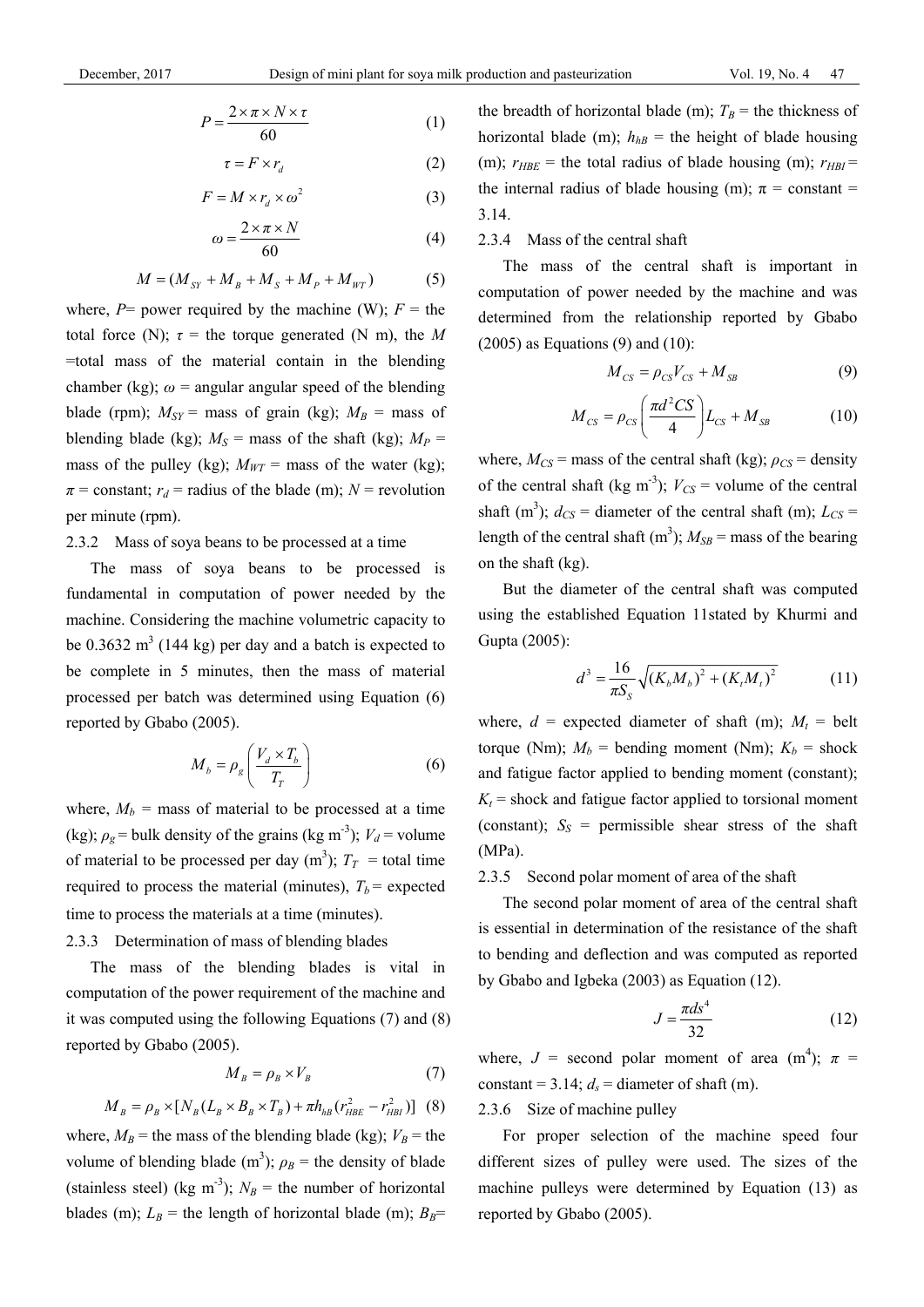$$
N_1 D_1 = N_2 D_2 \tag{13}
$$

where,  $N_1$  = revolution per minute of electric motor (rpm);  $D_1$  = pulley diameter of electric motor (m);  $N_2$  = revolution per minute of the machine;  $D_2$  = diameter of machine pulley (m).

# 2.3.7 Stress in the central shaft

The stress in the central shaft due to the action of the centrifugal force was computed in order to assist in the determination of the thickness of the shaft. It was determined using the Equation 14 as reported by Gbabo and Igbeka (2003).

$$
\delta_b = \left(\frac{2\pi N}{60}\right)^2 \left(\frac{M_g}{2l_b \times g}\right) \tag{14}
$$

where,  $\delta_b$  is the stress on the shaft (N m<sup>2</sup>);  $M_g$  = the total mass of material on the shaft (kg);  $N =$  the revolution per minute (rpm);  $I_b$  = the length of the shaft (m);  $\pi$  = constant (3.14);  $g =$  the acceleration due to gravity  $(m s<sup>-2</sup>).$ 

### 2.3.8 Twisting moment

The high rotating speed of the shaft is influenced by twisting moment. The twisting moment of the shaft was determined by Equation (15) as reported by Gbabo and Igbeka (2003).

$$
M_t = \frac{60W}{2\pi N} \tag{15}
$$

where,  $M_t$  = twisting moment (Nm);  $N$  = speed of rotation of the shaft (rpm);  $W =$  power transmitted (W);  $\pi =$ constant (3.14).

### 2.3.9 Design of the pasteurizer

The expected machine output at a time is 15 liters of aqueous soya milk. After three operations 45 liters will be produced. The volume of the pasteurizer was designed based on 55 liters of soya milk (45 liters for milk and 10 liters for safety). It was determined using the Equations (16)-(17) reported by Gana (2011).

$$
V_{mj} = \pi r_p^2 h_p \tag{16}
$$

$$
h_p = \frac{V_{mj}}{\pi r_p^2} \tag{17}
$$

where,  $h_p$  = the height of the pasteurizer (m);  $V_{mj}$  = the

volume of the milk jacket  $(m^3)$ ;  $r_p$  = the radius of the pasteurizer (m).

# 2.3.10 Design of the water jacket

The volume of water required to heat the milk was assumed to be equal to the volume of the milk. Therefore the volume of the water jacket was computed by Equation (18) as reported by Gana (2011) and from preliminary investigation.

$$
V_J = 2(V_{mj})\tag{18}
$$

where,  $V_J$  = the volume of the jacket (m<sup>3</sup>);  $V_{mj}$  = the volume of the milk jacket  $(m<sup>3</sup>)$ .

2.3.11 Thickness of insulation

The thickness of the insulating material is computed by Equation (19).

$$
q / l = \frac{2\pi k (T_4 - T_5)}{\pi} / \frac{L n (r_5 / r_4)}{L n (r_5 / r_4)}
$$
(19)

By making  $r_5$ , the subject of the formula Equation (19) becomes Equations (20)-(22):

$$
Ln(r_{5}/r_{4}) = \frac{2\pi k(T_{4} - T_{5})}{q/l}
$$
 (20)

$$
r_{5} = r_{4} \times \left(e^{\frac{2\pi K_{4}(T_{4} - T_{5})}{q/l}}\right)
$$
 (21)

But  $\Delta r = r_5 - r_4$ , therefore, therefore

$$
r_{5} = r_{4} \times \left(e^{\frac{2\pi K_{4}(T_{4} - T_{5})}{q/l}}\right) - r_{4}
$$
 (22)

where,  $q$  is the heat loss through the vessel (W m<sup>-1</sup>);  $r_4$  is the external radius of the water jacket  $(m)$ ;  $r<sub>5</sub>$  is the radius of the insulating material fiber glass;  $r<sub>6</sub>$  is the radius of outer casing stainless steel (m); *k*4 is the thermal conductivity of insulating material fiber glass  $(W/(m K))$ ;  $k_4$  is the thermal conductivity of mild steel material (W/(m K)); *L* is length of the pasteurizer (m);  $\Delta r$  is thickness of the insulating material  $(m)$ ;  $T_4$  is the internal temperature of water contained in the water jacket  $(°C)$ ;  $T_5$  is the external temperature of the environment (room temperature 30°C was assumed).

### **Heat loss through the pasteurizer**

The heat loss through the pasteurizer was calculated as following Equation (23).

$$
\frac{q}{L} = \frac{(T_1 - T_5)}{2\pi(k_1)L} \ln\left(\frac{r_2}{r_1}\right) + \frac{1}{2\pi(k_2)L} \ln\left(\frac{r_3}{r_2}\right) + \frac{1}{2\pi(k_3)L} \ln\left(\frac{r_4}{r_3}\right) + \frac{1}{2\pi(k_4)L} \ln\left(\frac{r_5}{r_4}\right) + \frac{1}{2\pi(k_5)L} \ln\left(\frac{r_6}{r_5}\right)
$$
(23)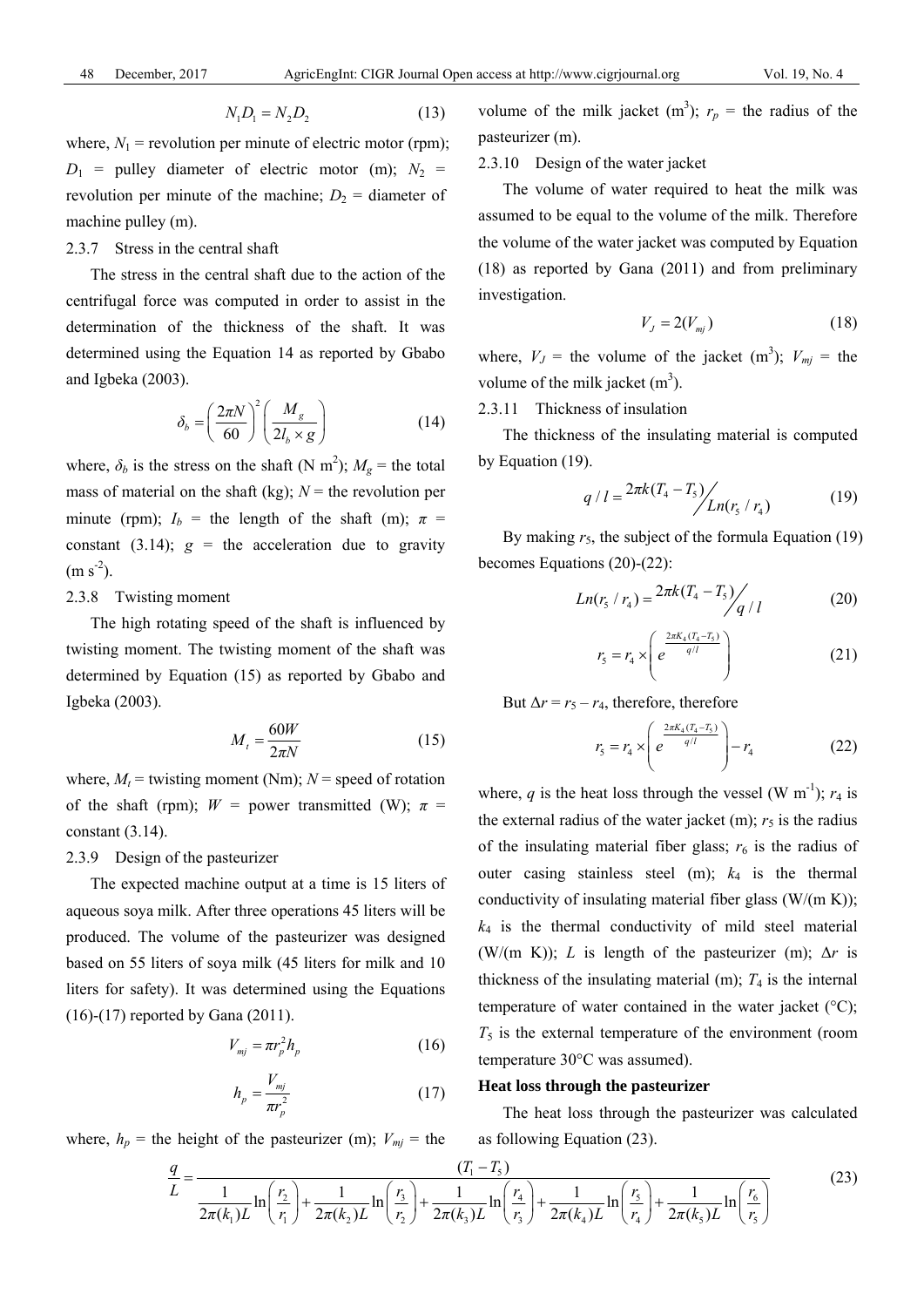where, *q* is the heat loss through the vessel (W m<sup>-1</sup>);  $k_1$  is the thermal conductivity of stainless steel (W/(m K));  $r_1$ is the radius of the milk chamber  $(m)$ ;  $r_2$  is the external radius of the milk chamber  $(m)$ ;  $k_2$  is the thermal conductivity of water (W/(m K));  $r_3$  is internal radius of the water jacket  $(m)$ ;  $r_4$  is the external radius of the water jacket (m);  $k_3$  is the thermal conductivity of stainless steel (W/(m K));  $r_5$  is the radius of the insulating material fiber glass (m);  $r<sub>6</sub>$  is the radius of outer casing stainless steel (m);  $k_4$  is the thermal conductivity of insulating material fiber glass (W/(m K));  $k_5$  is the thermal conductivity of mild steel material; *L* is length of the pasteurizer (m);  $T_1$  is the internal temperature of milk contained in the internal jacket ( $\rm{^{\circ}C}$ );  $T_{5}$  is the external temperature of the environment (room temperature 30°C was assumed).

| $\ensuremath{\mathrm{S/N}}$ | Parameters                                   | Formula                                                                                                                                                                                | Calculated value                          |  |  |  |  |  |  |
|-----------------------------|----------------------------------------------|----------------------------------------------------------------------------------------------------------------------------------------------------------------------------------------|-------------------------------------------|--|--|--|--|--|--|
| 1                           | Mass of soya beans to be processed at a time | $M_b = \rho_g \left( \frac{V_d \times T_b}{T_r} \right)$                                                                                                                               | $1.5 \text{ kg}$                          |  |  |  |  |  |  |
| 2                           | Mass of blade assembly                       | $M_B = \rho_B \times V_B$                                                                                                                                                              | $0.05$ kg.                                |  |  |  |  |  |  |
| $\overline{3}$              | Diameter of the shaft                        | $d^{3} = 16 / \pi S_{s} \sqrt{(K_{b}M_{b})^{2} + (K_{t}M_{t})^{2}}$                                                                                                                    | $0.02 \text{ m}$                          |  |  |  |  |  |  |
| 4                           | Expected thickness of blade                  | $\delta_h d_b / 2S_s$                                                                                                                                                                  | $0.002 \; m$                              |  |  |  |  |  |  |
| 5                           | Twisting moment                              | $M_t = \frac{60W}{2\pi N}$                                                                                                                                                             | 25.12 Nm                                  |  |  |  |  |  |  |
| 6                           | Mass of the central shaft                    | $M_{CS} = \rho_{CS} V_{CS}$                                                                                                                                                            | $1.2 \text{ kg}$                          |  |  |  |  |  |  |
| 7                           | Second polar moment area the shaft           | $J = \pi ds^4 / 32$                                                                                                                                                                    | $1.48\times10^{-8}$ m <sup>4</sup>        |  |  |  |  |  |  |
| 8                           | Angular velocity $(\omega)$                  | $2 \times \pi \times N / 60$                                                                                                                                                           | 15.35 rad min <sup>-1</sup>               |  |  |  |  |  |  |
| 9                           | Torque $(\tau)$                              | $F \times r_a$                                                                                                                                                                         | 7.7 Nm                                    |  |  |  |  |  |  |
| 10                          | Total force (N)                              | $M \times r_d \times \omega^2$                                                                                                                                                         | 76.7 N                                    |  |  |  |  |  |  |
| 11                          | Power required by the machine                | $2 \times \pi \times N \times \tau / 60$                                                                                                                                               | 1.47 kW                                   |  |  |  |  |  |  |
| 12                          | Selected of electric motor capacity          | $2 \times \pi \times N \times \tau$<br>60                                                                                                                                              | 2hp                                       |  |  |  |  |  |  |
| 13                          | Thickness of insulating material             | $\Delta r = r_5 - r_4, r_5 = r_4 \times (e^{\frac{2\pi K_4 (T_5 - T_4)}{q/l}}) - r_4$                                                                                                  | $0.05$ m                                  |  |  |  |  |  |  |
| 14                          | Heat loss through pasteurizer                | $T_1 - T_5$<br>$\frac{q}{q}$ =<br>$\frac{r_3}{r_2}$<br>$\frac{r_2}{r_1}$<br>$\frac{r_{5}}{r_{1}}$<br>$\frac{r_4}{r_3}$<br>$2\pi K, L$<br>$2\pi K_{1}L$<br>$2\pi K_1L$<br>$2\pi K_{A}L$ | $80.23~\mathrm{W}~\mathrm{m}^{\text{-}1}$ |  |  |  |  |  |  |

# **Table 1 Summary of design calculations**

### **2.4 Materials selection**

Small scale soya milk production and pasteurization plant was designed and fabricated in the Federal Polytechnic Bida using stainless steel materials. All parts of the plants that will get in direct contact with the product were made with stainless steel materials in order to avoid contamination (Gbabo et al., 2012).

# **2.5 Treatments, measurements and statistical analysis**

Two different experiments were conducted to test the performance of the mini plant. In the first experiment; the performance of the milling section was tested while in the second experiment; the performance of the pasteurizer was tested.

### 2.5.1 Testing of the milling unit

# **Experimental setup and procedure for developing the design matrix**

In this study, central composite rotational design

(CCRD) of response surface method (RSM) was tested at five levels with three independent variables; steeping time, blade type, and speed of blending in order to investigate the blending efficiency of the machine. The experiment consists of 20 experimental runs  $(2^k + 2k + m,$ where *k* represents the number of factors independent variables and *m* represents repeated centre point), involving eight factorial points  $(2^3)$ , six axial point  $(2 \times 3)$ , and six replicated centre points at zero level (Anuonye, 2006; Aworanti et al., 2013). The matrix transformation of the design is shown in Table 2.

# **Determination of machine blending efficiency**

This is the measure of the degree by which the grains are reduced in size and was determined by Equation (24) as reported by Nwaigwe et al. (2012).

$$
E_B = \frac{A}{MT} \times 100\tag{24}
$$

where,  $E_B$  is the blending efficiency  $(\%)$ ; *A* is the amount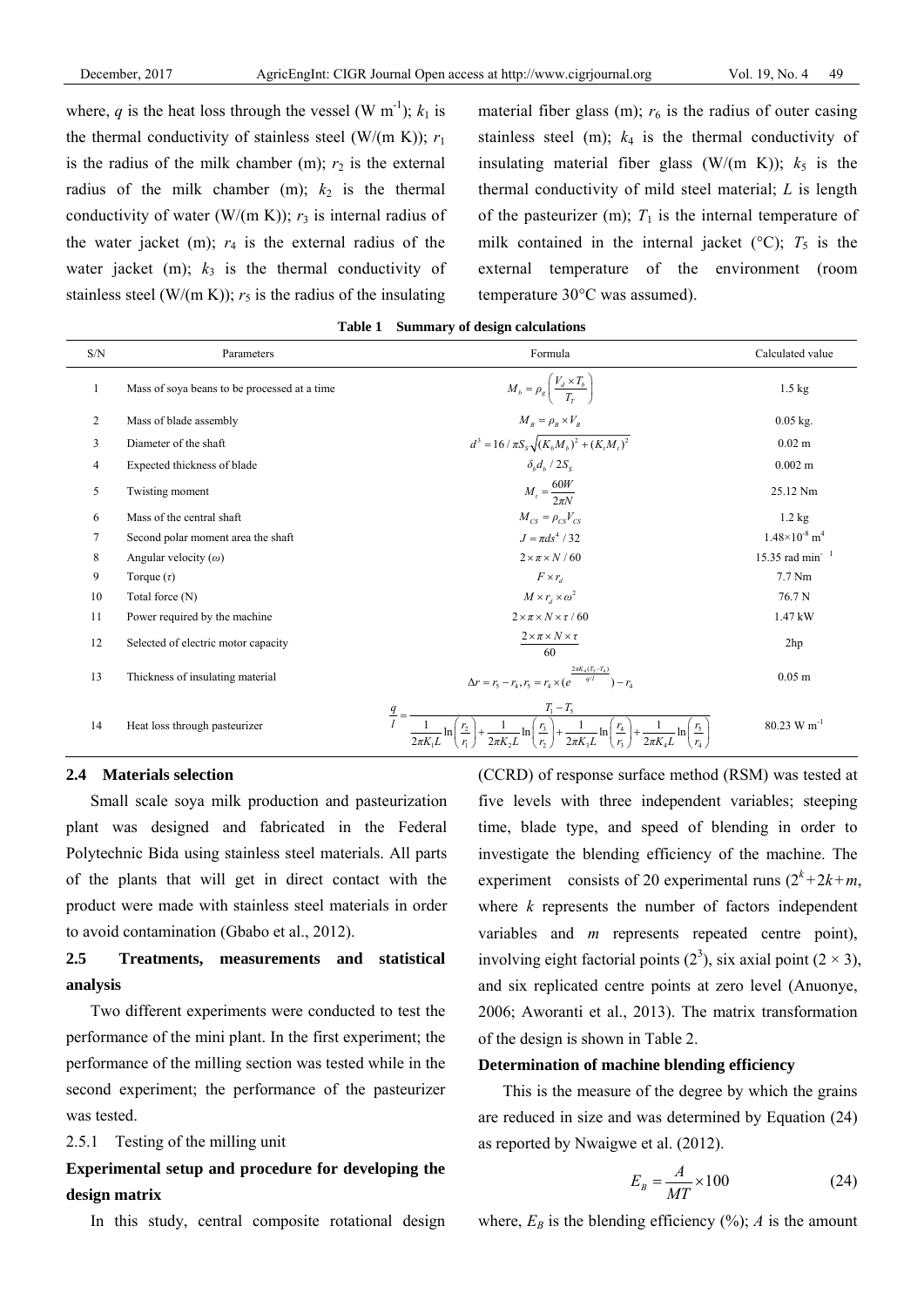of the material passed through the sieve (kg); *MT* is the total weight of the material feed into the machine (kg).

# 2.5.2 Testing of the pasteurisation unit

In this experiment three different soya milk samples were subjected to microbial load analysis, coliform and mould count after each 24 hours for the period of 168 hours (Gesinde et al., 2008; Adeleke et al., 2000). The samples used were sample (A) produced using traditional method, (B) produced using the mini plant and stored at room temperature and (C) sample produced using the mini plant and refrigerated.

# **Microbial load analysis**

Nutrient agar was used as the growth medium. The agar was prepared according to manufacturer's specifications. The standard tenfold serial dilution technique was employed to dilute each sample up to the 10 level. The plates were then inoculated with 1 mL of the  $10<sup>5</sup>$  dilutions and then methods incubated at 37 $\degree$ C for 24 hours after which the number of viable cells was counted using digital colony counter (Gallenkemp England). The counts were converted to microbial load using the Equation (25) as reported by Gesinde et al. (2008)

$$
M_L = \frac{N}{V} \times R \tag{25}
$$

where, *ML* is microbial load (cfu/mL); *N* is number of colonies; *V* is value of dilution (cfu); *R* is dilution factor (mL).

### **Presumptive coliform test (PCT)**

This test gave an estimate of most probable number (MPN) of coliform bacilli per 100 mL of each soymilk sample. Every sample was diluted 1 in 100 in 200 mL. of sterile distilled water and subjected to multiple tube technique of PCT. The bile-based medium used was MacConkey broth (Difco International) in double- and single-strength concentrations appropriately. Tests that showed acid and gas production after 48 hrs of incubation at 35°C were considered positive for coliform bacilli (Adeleke et al., 2000).

### **Faecal coliforms and detection of** *E.coli***.**

All the positive tests in the PCT and an overnight broth culture of *E. coli* NCTC 97001 were subcultured in loop-full, each into MacConkey broth and incubated at 44°C to 45.5°C in an electro thermal water-bath for 48hrs. The subcultures that produced acid and gas as evidence of faecal coliforms were streaked each on MacConkey agar plate and incubated at 37°C for 24 hrs. Reddish pink colonies that stained Gram-negative rods as the *E. coli* control culture were subjected to Indole Methyl red Voges-Proskauer Citrate (IMViC) tests for differentiating the enteric coliforms. *E. coli*was detected as indole and methyl red positive but Voges-Proskauer and Citrate test negative (Adeleke et al., 2000).

# **3 Results and discussions**

#### **3.1 Blending efficiency**

The effects of independent variables; blade configuration, steeping time and speed on the blending efficiency is presented in Table 2. The blending efficiency ranged between 56.4% and 88.36%. The highest blending efficiency of 88.36% was obtained from combination of steeping time of 12 hours, three blades assembly and speed of 1400 rpm while the least efficiency of blending of 56.4% was obtained from combination of steeping time of 6 hours 38 minutes, four blades assembly and speed of 1200 rpm. This result is similar to crushing efficiency of 82.3% reported by Nwaiegwu et al. (2012).

**Table 2 Effects of steeping time, blade type and speed on blending efficiency** 

| Std            | run            | Steeping<br>time, hrs | Blade type<br>(No) | Speed of<br>blending, rpm | Blending<br>efficiency, % |
|----------------|----------------|-----------------------|--------------------|---------------------------|---------------------------|
| 9              | $\mathbf{1}$   | 6.64                  | $\overline{4}$     | 1200                      | 56.4                      |
| 10             | 2              | 13.36                 | $\overline{4}$     | 1200                      | 70.27                     |
| 14             | 3              | 10                    | $\overline{4}$     | 1536                      | 81.74                     |
| 19             | $\overline{4}$ | 10                    | $\overline{4}$     | 1200                      | 66.33                     |
| 17             | 5              | 10                    | $\overline{4}$     | 1200                      | 66.12                     |
| 8              | 6              | 12                    | 5                  | 1400                      | 85.12                     |
| $\overline{4}$ | 7              | 12                    | 5                  | 1000                      | 58.69                     |
| 2              | 8              | 12                    | 3                  | 1000                      | 63                        |
| 13             | 9              | 10                    | $\overline{4}$     | 864                       | 58.54                     |
| 5              | 10             | 8                     | 3                  | 1400                      | 67.72                     |
| 15             | 11             | 10                    | $\overline{4}$     | 1200                      | 64.64                     |
| 16             | 12             | 10                    | $\overline{4}$     | 1200                      | 65.12                     |
| 1              | 13             | 8                     | 3                  | 1000                      | 61.85                     |
| 3              | 14             | 8                     | 5                  | 1000                      | 59.21                     |
| 20             | 15             | 10                    | $\overline{4}$     | 1200                      | 64.17                     |
| 6              | 16             | 12                    | 3                  | 1400                      | 88.36                     |
| $\overline{7}$ | 17             | 8                     | 5                  | 1400                      | 63.06                     |
| 12             | 18             | 10                    | 6                  | 1200                      | 66.47                     |
| 18             | 19             | 10                    | $\overline{4}$     | 1200                      | 64.64                     |
| 11             | 20             | 10                    | $\overline{2}$     | 1200                      | 75.17                     |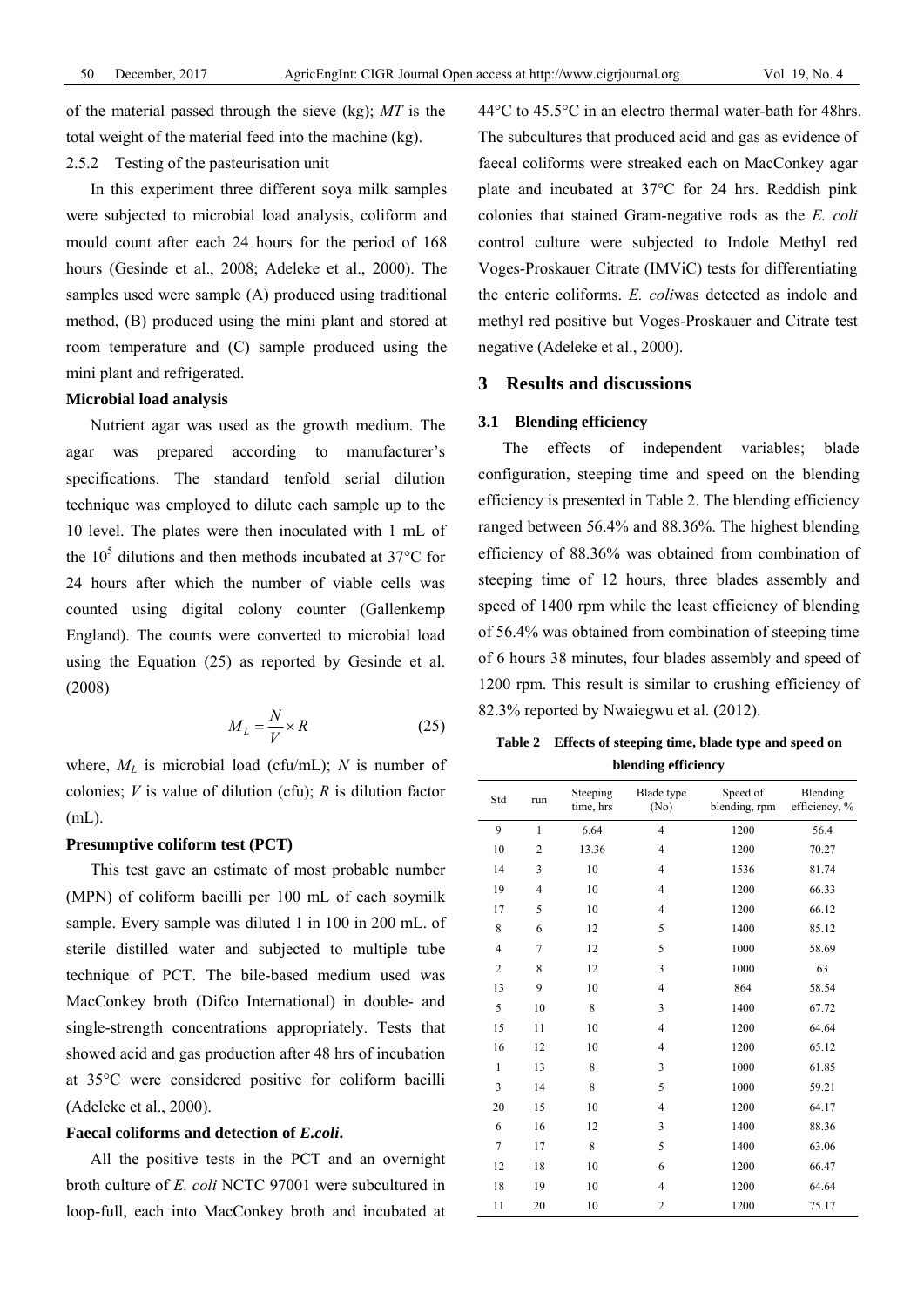# **Response surface for blending efficiency with respect to speed of blending and blade type**

The response surface for blending efficiency is presented in Figure 5. The blending efficiency increased from 42% to 84.7% as the speed of blending increase from 1000 to 1400 rpm. This could be due to increased in impact force, cutting and shearing actions of the blade with increased in rotational speed. This agreed with the result of an earlier study by Gbabo et al. (2016) where rotational speed was found to be a key factor in size reduction of solid materials. It was obvious that the blending efficiency decrease from 42% to 30% with increased in blade configuration from three to five blades assembly.



Figure 5 Response surface of blending efficiency with respect to speed of blending and blade type

# **Response surface for blending efficiency with respect to steeping time and blending and blade type**

The blending efficiency increased from 62% to 73% as the steeping time increased from 8 to 12 hours. This could be due to increased in softness of the soya beans as it absorbs moisture. This agreed with the result of an earlier study by Gana (2011) where steeping of soya bean was found to soften the seed and increase its milling efficiency.

### **3.2 Testing of the pasteurization unit**

The samples of milk obtained were subjected to microbial count (bacteria, coliform and mould) analysis and comparisons were made among samples produced using the developed mini plant and stored under room temperature, samples produced using the developed mini plant and stored under temperature of 4°C and sample produced and stored under traditional with some standard values.



Figure 6 Response surface of blending efficiency with respect to steeping time and blending and blade type

### **Microbial load**

The total viable count (TVC), coliform and mould values of the soya milk samples are presented in Table 3. The values ranges from  $1.13 \times 10^3$  to  $4.6 \times 10^3$  CFU mL<sup>-1</sup> for TVC,  $3.83 \times 10^3$  to  $1.75 \times 10^3$  CFU mL<sup>-1</sup> for coliform and  $2.12 \times 10^2$  to  $6.2 \times 10^7$  CFU mL<sup>-1</sup> for mould count. The highest value of TVC of  $3.4 \times 10^3$  CFU mL<sup>-1</sup> obtained from soya milk produced using local method on the first day of production is an indicative that the product would prone to deterioration. This value increased to  $4.46 \times 10^{7}$  $CFU$  mL $^{-1}$  on the second day, which makes the milk bad for consumption as reported by Nwobosi et al. (2013). The value of TVC of  $3.31 \times 10^3$  CFU mL<sup>-1</sup> was obtained from milk samples pasteurized and stored under room temperature. Nwobosi et al. (2013) reported that the major disadvantage of spoilage organisms in the milk is that they easily multiply and cause unwanted effects.

This value was obtained on the second day of storage as on the first day there was no any significant effects of TVC dictated. On the third day the value increases to  $2.2 \times 10^7$  CFU mL<sup>-1</sup>. This high value is an indication that the milk is no more good consumption. On the other hand samples pasteurized and stored under the temperature of 4°C were save and good for consumption up to the fourth day of production. They are fairly good on the fifth day and became bad for consumption on the sixth day. These agreed with the report of Worku et al. (2015), where milk sample containing  $5.00 \times 10^3$  CFU mL<sup>-1</sup> of bacteria is classified as good for consumption,  $1.00\times10^4$  to  $4.00\times10^5$ CFU mL<sup>-1</sup> as fairly good. Levels up to  $2.00 \times 10^6$  and  $2.00\times10^{7}$  CFU mL<sup>-1</sup> are classified as acceptable and bad for consumption respectively. According to Brooks et al.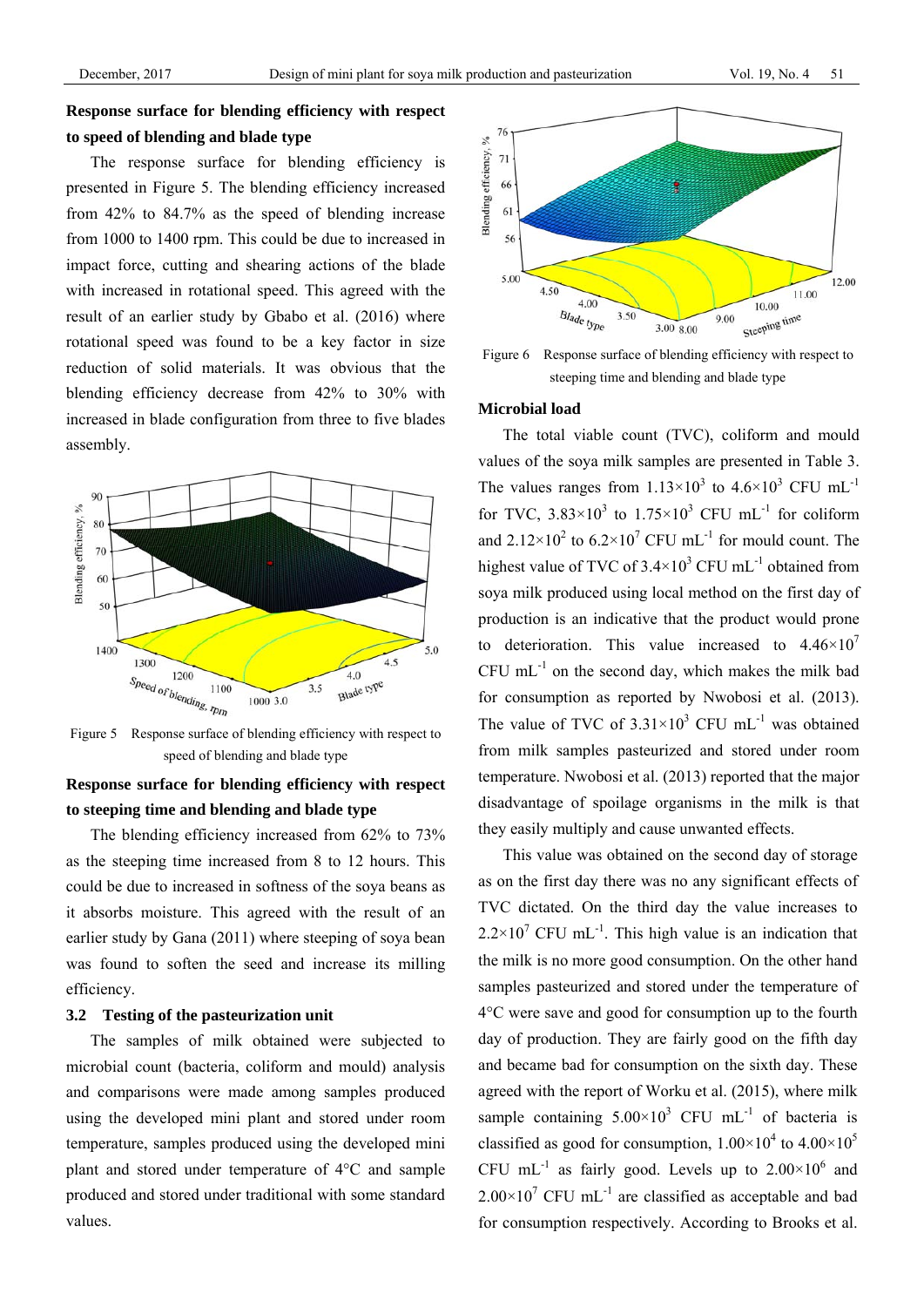(2003), the higher the concentration of pathogenic micro-flora in a product the higher chances of spoilage of that products. The high concentration of coliform in soya milk produced using available method is further confirmation that it has a lower keeping quality as compared with the other two products. Also its high level of mould content is indicative that its wholesomeness is questionable. On the other hand, the insignificant level or

absent of pathogenic microflora in pasteurized samples stored under the other two condition of room temperature and refrigerator for the first two and four days respectively, is an indication that are good for consumption. Moulds are problematic in foods as that they discolour food surfaces, cause off odours and off flavours as well as produce toxins in certain instances (Momoh et al., 2011).

| $\ensuremath{\mathrm{S/N}}$ | Number of hours  | Method        | TVC, $CFU$ mL $^{-1}$    | Coliform, $CFU$ mL $^{-1}$              | Mould, CFU mL <sup>-1</sup> | Remark                |  |  |  |
|-----------------------------|------------------|---------------|--------------------------|-----------------------------------------|-----------------------------|-----------------------|--|--|--|
|                             |                  | $\mathbf{A}$  | $3.43 \times 10^{3}$     | $1.13 \times 10^3$                      | $6.3 \times 10^{3}$         | $\operatorname{Good}$ |  |  |  |
| $\mathbf{1}$                | $\boldsymbol{0}$ | $\, {\bf B}$  | IN                       | IN                                      | ${\rm IN}$                  | Insignificant         |  |  |  |
|                             |                  | $\mathcal{C}$ | IN                       | IN                                      | ${\rm IN}$                  | Insignificant         |  |  |  |
|                             |                  | $\mathbf{A}$  | $4.6 \times 10^{7}$      | $1.75 \times 10^{7}$                    | $6.2\times10^7$             | Bad                   |  |  |  |
| $\overline{2}$              | 24               | $\, {\bf B}$  | $3.31 \times 10^3$       | $1.16 \times 10^3$                      | $5.9 \times 10^{3}$         | Good                  |  |  |  |
|                             |                  | $\mathbf C$   | $\ensuremath{\text{IN}}$ | IN                                      | ${\rm IN}$                  | Insignificant         |  |  |  |
|                             |                  | $\mathbf{A}$  | ${\bf BD}$               | ${\rm BD}$                              | ${\rm BD}$                  | Bad                   |  |  |  |
| 3                           | 48               | B             | $2.2 \times 10^{7}$      | $6.3 \times 10^{6}$                     | $4.29\times10^{7}$          | Bad                   |  |  |  |
|                             |                  | $\mathbf C$   | IN                       | $\ensuremath{\mathop{\rm IN}\nolimits}$ | ${\rm IN}$                  | Insignificant         |  |  |  |
|                             |                  | A             | <b>BD</b>                | <b>BD</b>                               | <b>BD</b>                   | Bad                   |  |  |  |
| $\overline{4}$              | 72               | $\, {\bf B}$  | ${\rm BD}$               | ${\rm BD}$                              | ${\rm BD}$                  | Bad                   |  |  |  |
|                             |                  | $\mathbf C$   | $1.13 \times 10^{2}$     | $3.83 \times 10^{1}$                    | $2.12 \times 10^{2}$        | Good                  |  |  |  |
|                             |                  | A             | BD                       | <b>BD</b>                               | BD                          | BD                    |  |  |  |
| 5                           | 96               | $\, {\bf B}$  | ${\bf BD}$               | ${\rm BD}$                              | BD                          | BD                    |  |  |  |
|                             |                  | $\mathbf C$   | $1.83 \times 10^3$       | $5.12\times10^{2}$                      | $3.66 \times 10^3$          | Good                  |  |  |  |
|                             |                  | $\mathbf{A}$  | BD                       | BD                                      | ${\rm BD}$                  | Bad                   |  |  |  |
| 6                           | 120              | $\, {\bf B}$  | ${\rm BD}$               | ${\rm BD}$                              | ${\rm BD}$                  | Bad                   |  |  |  |
|                             |                  | $\mathbf C$   | $5.21 \times 10^{5}$     | $1.48 \times 10^5$                      | $8.28\times10^5$            | Fairly good           |  |  |  |
|                             |                  | $\mathbf{A}$  | ${\bf BD}$               | ${\rm BD}$                              | ${\rm BD}$                  | Bad                   |  |  |  |
| $\tau$                      | 144              | $\, {\bf B}$  | BD                       | BD                                      | <b>BD</b>                   | Bad                   |  |  |  |
|                             |                  | $\mathbf C$   | $2.82 \times 10^{7}$     | $7.89\times10^{6}$                      | $5.33 \times 10^7$          | Bad                   |  |  |  |

**Table 3 Microbial load analysis of soya milk samples**

Note: A = Available Method, B = Pasteurizes stored at  $27^{\circ}C \pm 2^{\circ}C$ , C = Pasteurizes stored at  $4^{\circ}C$ . IN = Insignificant level, BD = Bad.

# **4 Conclusions**

The mini plant was designed, fabricated (using stainless steel materials) and tested. The findings of the study were analysed and these conclusions were made. The machine input capacity was 68 kg of grains per 8hrs in a day and its output was 500 liters of beverages per 8hrs in a day.

The interactive effects between the machine parameters showed that blending efficiency increased with increase in steeping duration from 6 to 12 hours and speed of blending from 1000 to 1400 rpm. But it decreases with increase in blade type (number) from two blades assembly to five blades assembly.

The optimum blending efficiency of 88.16% was obtined from combination of three blades assembly,

steeping duration of 12 hours and speed of 1400 rpm. The selected pasteurization temperature and time were 84°C and 30 seconds. The machine was able to increase shelf life of raw soya milk from 1 to 2 days when stored under room temperature and to 6 days when stored at temperature of 4°C.

### **Acknowledgement**

We wish to thank the Tertiary Education Trust Fund (TETFund) for providing the grant for this research work.

### **References**

Adebayo-Tayo, B. C., A. A. Adegoke, and O. J. Akinjogunla. 2009. Microbial and physicochemical quality of powdered soymilk samples in Akwa Ibom, South Southern Nigeria. *African Journal of Biotechnology*, 8(13): 3066–3071.